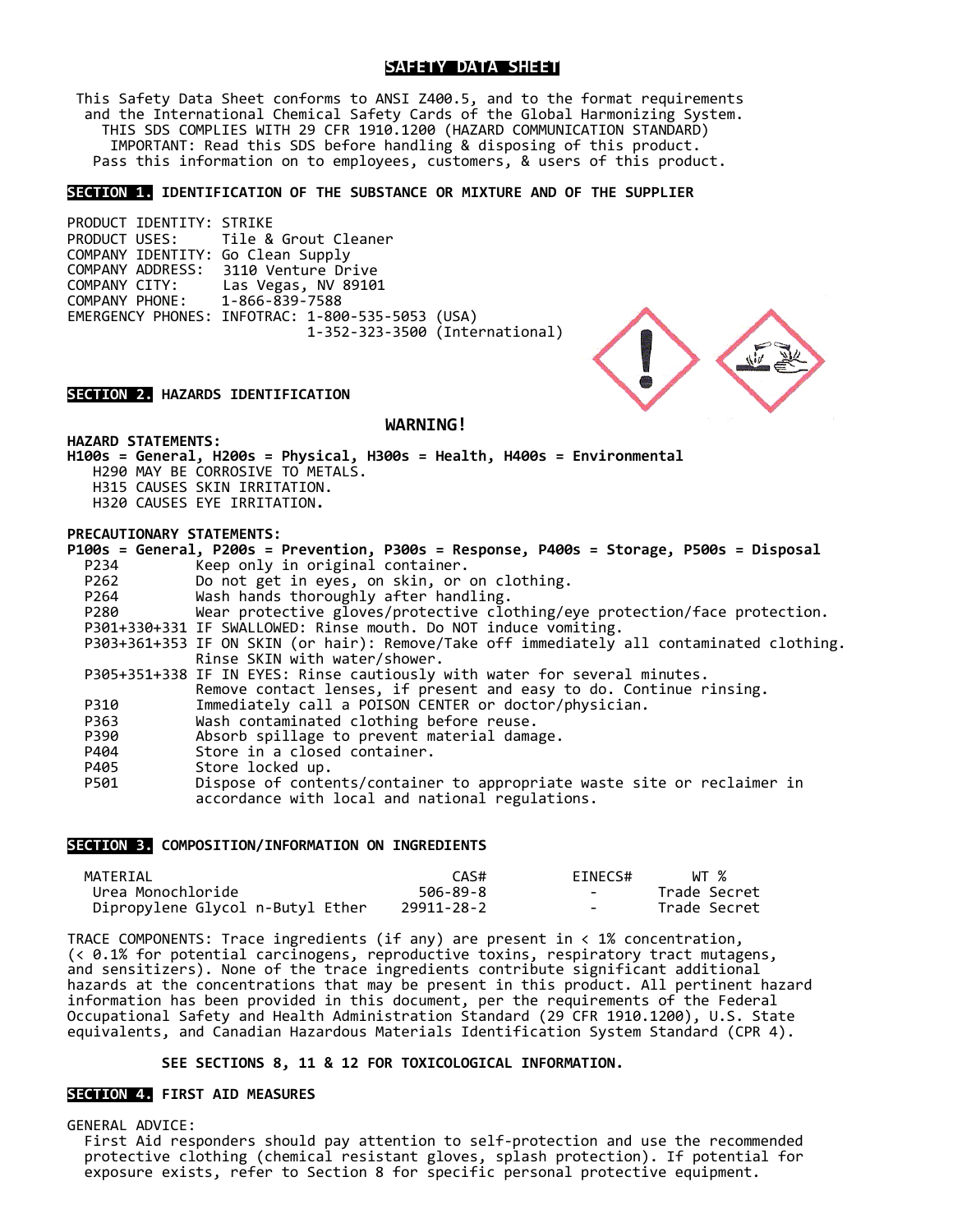SDS DATE: 01/19/2015 REPLACES: 01/19/2015

# **SECTION 4. FIRST AID MEASURES (CONTINUED)**

# EYE CONTACT:

 If this product enters the eyes, open eyes while under gently running water. Use sufficient force to open eyelids. "Roll" eyes to expose more surface. <u>Minimum</u> flushing<br>is for 15 minutes. Seek immediate medical attention.

### SKIN CONTACT:

 If the product contaminates the skin, immediately begin decontamination with running water. <u>Minimum</u> flushing is for 15 minutes. Remove contaminated clothing, taking care not<br>to contaminate eyes. If skin becomes irritated and irritation persists, medical attention may be necessary. Wash contaminated clothing before reuse, discard contaminated shoes.

INHALATION:<br>After high vapor exposure, remove to fresh air. If breathing is difficult, give oxygen. If breathing has stopped, trained personnel should immediately begin artificial respiration. If the heart has stopped, trained personnel should immediately begin cardiopulmonary resuscitation (CPR). Seek immediate medical attention.

### SWALLOWING:

 If swallowed, CALL PHYSICIAN OR POISON CONTROL CENTER FOR MOST CURRENT INFORMATION. If professional advice is not available, give two glasses of water to drink. DO NOT INDUCE VOMITING. Never induce vomiting or give liquids to someone who is unconscious, having convulsions, or unable to swallow. Seek immediate medical attention.

NOTES TO PHYSICIAN:<br>There is no specific antidote. Treatment of overexposure should be directed at the control<br>of symptoms and the clinical condition of the patient. Any material aspirated during<br>vomiting may cause lung in pharmacologically. If it is considered necessary to evacuate the stomach contents, this should be done by means least likely to cause aspiration (such as: Gastric lavage after endotracheal intubation).

# **SECTION 5. FIRE FIGHTING MEASURES**

FIRE & EXPLOSION PREVENTIVE MEASURES NO open flames.

EXTINGUISHING MEDIA<br>Use dry powder, carbon dioxide, foam, or water spray.

SPECIAL FIRE FIGHTING PROCEDURES<br>Water spray may be ineffective on fire but can protect fire-fighters & cool closed containers. Use fog nozzles if water is used.<br>Do not enter confined fire-space without full bunker gear.<br>(Helmet with face shield, bunker coats, gloves & rubber boots). Use NIOSH approved positive-pressure self-contained breathing apparatus.

UNUSUAL EXPLOSION AND FIRE PROCEDURES

Reacts with most metals producing hydrogen which is extremely flammable & may explode.<br>Keep container tightly closed. Isolate from oxidizers, alkalis, heat, & open flame. Applying to hot surfaces requires special precautions. Closed containers may explode if exposed to extreme heat. Continue all label precautions!

## **SECTION 6. ACCIDENTAL RELEASE MEASURES**

SPILL AND LEAK RESPONSE AND ENVIRONMENTAL PRECAUTIONS: Uncontrolled releases should be responded to by trained personnel using pre-planned procedures. Proper protective equipment should be used. In case of a spill, clear the affected area, protect people, and respond with trained personnel.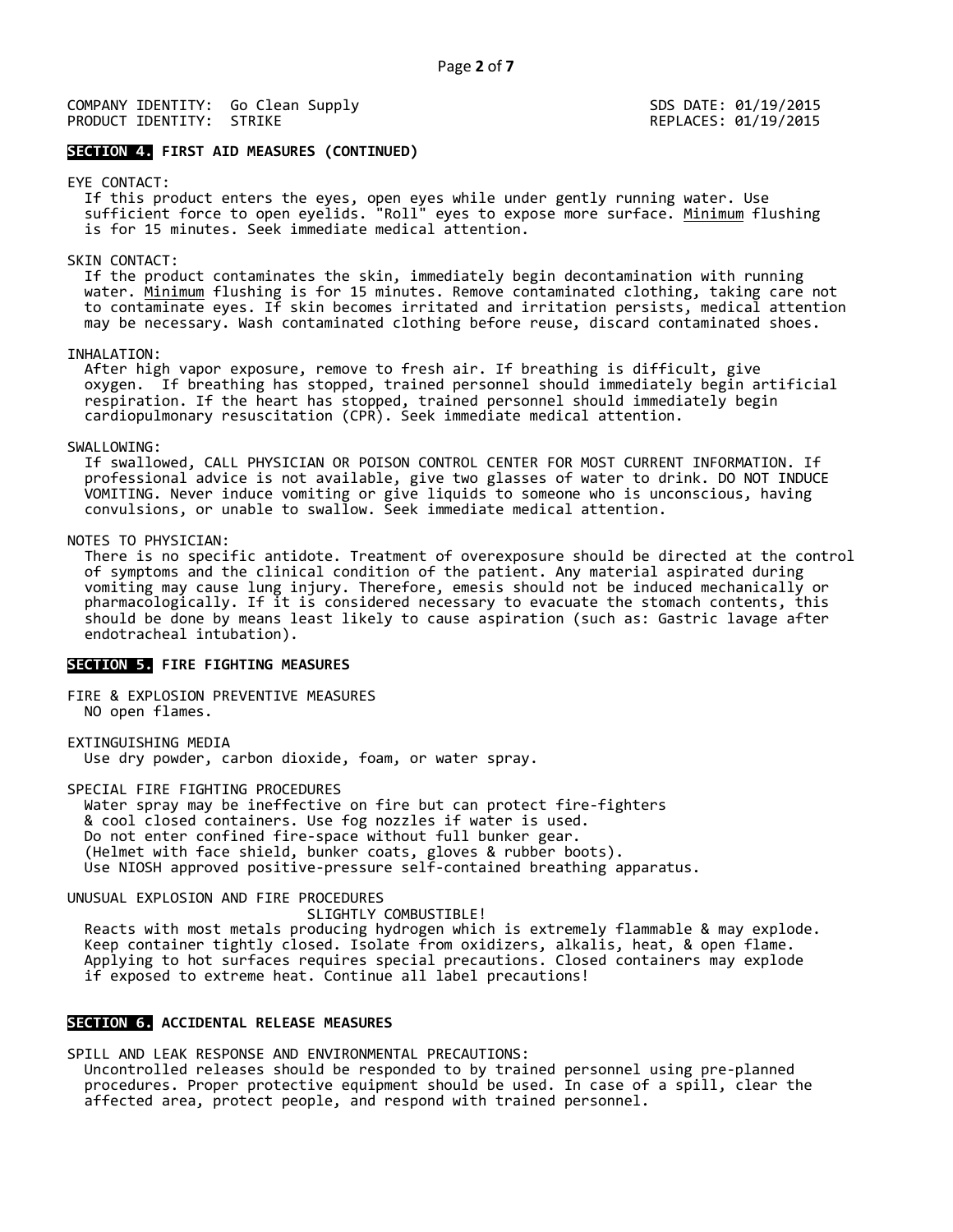SDS DATE: 01/19/2015 REPLACES: 01/19/2015

# **SECTION 6. ACCIDENTAL RELEASE MEASURES (CONTINUED)**

### PERSONAL PROTECTIVE EQUIPMENT

 The proper personal protective equipment for incidental releases (such as: 1 Liter of the product released in a well-ventilated area), use impermeable gloves (triple-gloves (rubber<br>gloves and nitrile gloves, over latex gloves), goggles, face shield, and appropriate body protection. In the event of a large release, use impermeable gloves, specific for the<br>material handled, chemically resistant suit and boots, and hard hat. Self-Contained<br>Breathing Apparatus or respirator may be required wh NIOSH/MSHA approved based on actual or potential airborne concentrations in accordance with latest OSHA and/or ANSI recommendations.

### ENVIRONMENTAL PRECAUTIONS:

Istop spill at source. Construct temporary dikes of dirt, sand, or any appropriate readily<br>available material to prevent spreading of the material. Close or cap valves and/or block or plug hole in leaking container and transfer to another container. Keep from entering storm sewers and ditches which lead to waterways, and if necessary, call the local fire or police department for immediate emergency assistance.

CONTAINMENT AND CLEAN-UP MEASURES:<br>Absorb spilled liquid with polypads or other suitable absorbent materials. If necessary,<br>neutralize using suitable buffering material, (acid with soda ash or base with phosphoric acid), and test area with litmus paper to confirm neutralization. Clean up with<br>non-combustible absorbent (such as: sand, soil, and so on). Shovel up and place all spill<br>residue in suitable containers. dispose of at an app according to current applicable laws and regulations and product characteristics at time of disposal (see Section 13 - Disposal Considerations).

### **SECTION 7. HANDLING AND STORAGE**

HANDLING<br>Isolate from oxidizers, alkalis, heat, & open flame. Use only with adequate ventilation. Do not get in eyes, on skin or clothing. Wear OSHA Standard full face shield. Consult Safety<br>Equipment Supplier. Wear goggles, face shield, gloves, apron & footwear impervious to<br>material. Wash clothing before reuse. Avoid free fall of liquid. Ground containers when transferring. Do not flame cut, braze, or weld. Continue all label precautions!

STORAGE<br>Isolate from strong oxidants or alkalis. Do not store above 49 C/120 F. Keep container tightly closed & upright when not in use to prevent leakage.<br>Reacts with most metals producing hydrogen which is extremely flammable & may explode.<br>Wear full face shield, gloves & full protective clothing wh

NONBULK: CONTAINERS:<br>Store containers in a cool, dry location, away from direct sunlight, sources of intense<br>heat, or where freezing is possible. Material should be stored in secondary containers or<br>in a diked area, as app Section 10, Stability and Reactivity). Post warning and "NO SMOKING" signs in storage and<br>use areas, as appropriate. Empty containers should be handled with care. Never store food,<br>feed, or drinking water in containers whi

PROTECTIVE PRACTICES DURING MAINTENANCE OF CONTAMINATED EQUIPMENT:<br>Follow practices indicated in Section 6 (Accidental Release Measures). Make certain application equipment is locked and tagged-out safely. Always use this product in areas<br>where adequate ventilation is provided. Collect all rinsates and dispose of according to applicable Federal, State, Provincial, or local procedures.

# **SECTION 8. EXPOSURE CONTROLS/PERSONAL PROTECTION**

| MATERIAL                                                                           | CAS#       |                                   | EINECS# TWA (OSHA) | TLV (ACGIH) |
|------------------------------------------------------------------------------------|------------|-----------------------------------|--------------------|-------------|
| Urea Monochloride                                                                  | 506-89-8   | <b>Contract Contract Contract</b> | None Known         | None Known  |
| Dipropylene Glycol n-Butyl Ether                                                   | 29911-28-2 |                                   | None Known         | None Known  |
| This product contains no EPA Hazardous Air Pollutants (HAP) in amounts $> 0.1\%$ . |            |                                   |                    |             |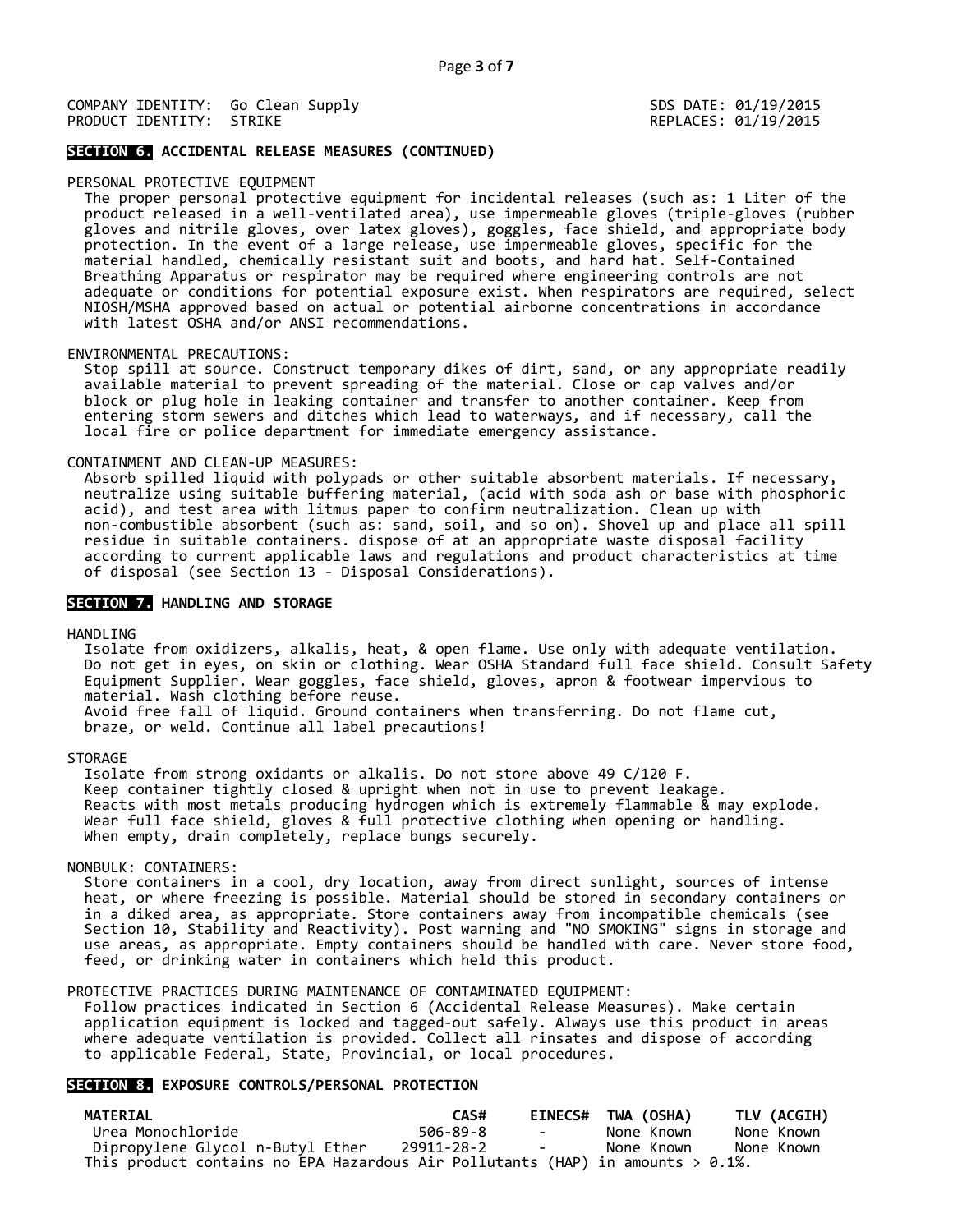SDS DATE: 01/19/2015 REPLACES: 01/19/2015

### **SECTION 8. EXPOSURE CONTROLS/PERSONAL PROTECTION (CONTINUED)**

RESPIRATORY EXPOSURE CONTROLS<br>Maintain airborne contaminant concentrations below exposure limits given above. If respiratory protection is needed, use only protection authorized in 29 CFR 1910.134,<br>European Standard EN 149, or applicable State regulations. If adequate ventilation is<br>not available or there is potential for airborne ex

EMERGENCY OR PLANNED ENTRY INTO UNKNOWN CONCENTRATIONS OR IDLH CONDITIONS<br>Positive pressure, full-face piece Self-Contained Breathing Apparatus; or positive<br>pressure, full-face piece Self-Contained Breathing Apparatus with pressure Self-Contained Breathing Apparatus.

VENTILATION<br>LOCAL EXHAUST: LOCAL EXHAUST: Necessary MECHANICAL (GENERAL): Necessary SPECIAL: None OTHER: None Please refer to ACGIH document, "Industrial Ventilation, A Manual of Recommended Practices", most recent edition, for details.

### EYE PROTECTION:

Splash goggles or safety glasses. Face-shields are recommended when the operation can generate splashes, sprays or mists.

HAND PROTECTION: Wear appropriate impervious gloves for routine industrial use. Use impervious gloves for spill response, as stated in Section 6 of this SDS (Accidental Release Measures). NOTICE: The selection of a specific glove for a particular application and duration of use in a workplace should also take into account all relevant workplace factors such as, but not limited to: Other chemicals which may be handled, physical requirements (cut/puncture protection, dexterity, thermal protection), potential body reactions to glove materials, as well as the instructions/specifications

BODY PROTECTION:<br>Use body protection appropriate for task. Cover-all, rubber aprons, or chemical protective<br>clothing made from impervious materials are generally acceptable, depending on the task.

WORK & HYGIENIC PRACTICES:<br>Provide readily accessible eye wash stations & safety showers. Wash at end of each shift<br>& before eating, smoking or using the toilet. Remove clothing that becomes contaminated. Destroy contaminated leather articles. Launder or discard contaminated clothing.

## **SECTION 9. PHYSICAL & CHEMICAL PROPERTIES**

| APPEARANCE:                              | Light Amber Liquid                          |
|------------------------------------------|---------------------------------------------|
| ODOR:                                    | Acrid                                       |
| ODOR THRESHOLD:                          | Not Available                               |
| pH (Neutrality):                         | . 5                                         |
| MELTING POINT/FREEZING POINT:            | Not Available                               |
| BOILING RANGE (IBP, 50%, Dry Point):     | 100 100 230*C / 213 213 446*F (*=End Point) |
| FLASH POINT (TEST METHOD):               | > 93 C / > 201 F (PMCC)                     |
| EVAPORATION RATE (n-Butyl Acetate=1):    | Not Applicable                              |
| FLAMMABILITY CLASSIFICATION:             | Class IIIB                                  |
| LOWER FLAMMABLE LIMIT IN AIR (% by vol): | 0.95 (Lowest Component)                     |
| UPPER FLAMMABLE LIMIT IN AIR (% by vol): | Not Available                               |
| VAPOR PRESSURE (mm of Hg)@20 C           | 17.5                                        |
| VAPOR DENSITY (air=1):                   | 0.693                                       |
| GRAVITY @ 68/68 F / 20/20 C:             |                                             |
| DENSITY:                                 | 1,109                                       |
| SPECIFIC GRAVITY (Water=1):              | 1.110                                       |
| POUNDS/GALLON:                           | 9.246                                       |
| WATER SOLUBILITY:                        | Complete                                    |
| PARTITION COEFFICIENT (n-Octane/Water):  | Not Available                               |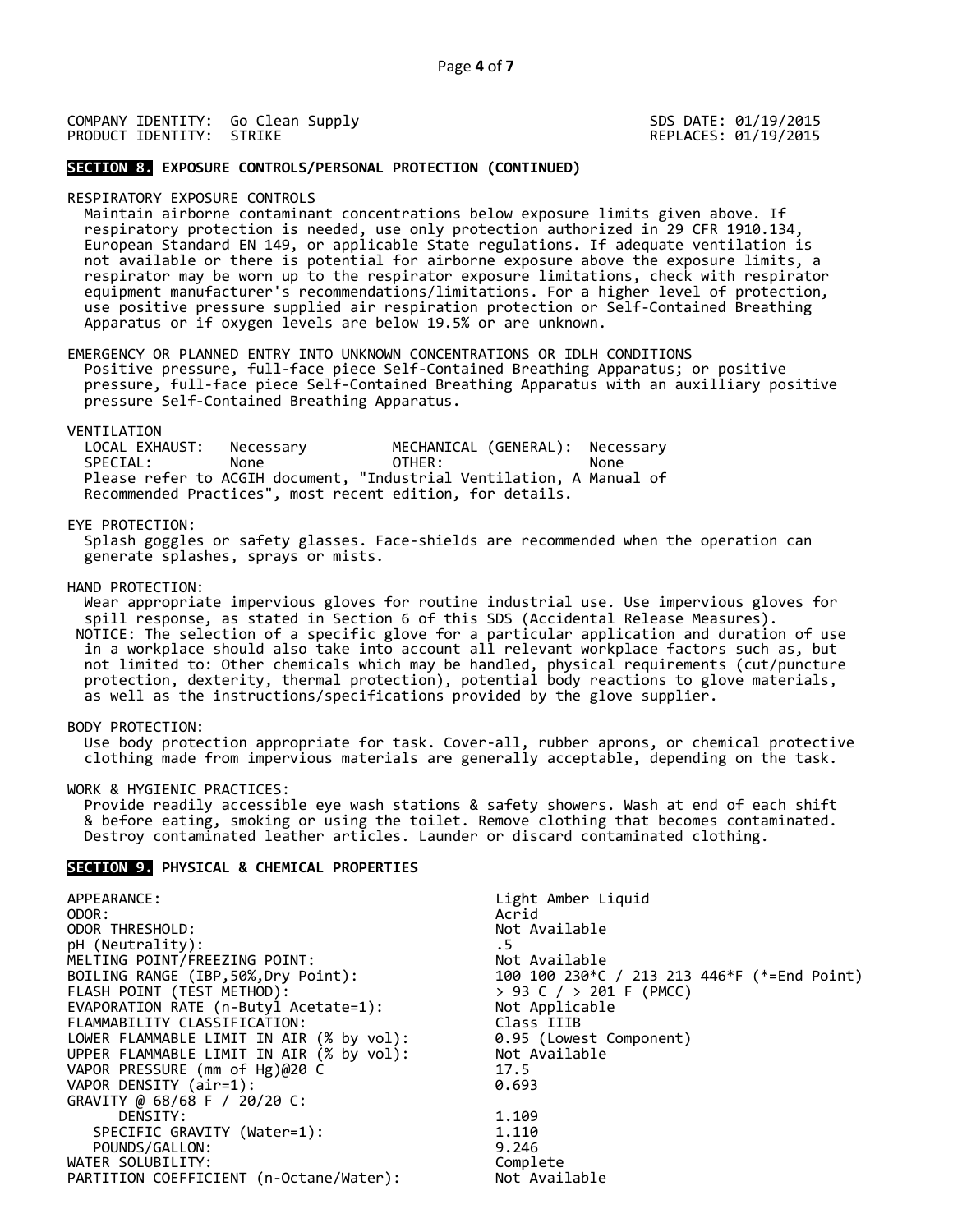SDS DATE: 01/19/2015 REPLACES: 01/19/2015

### **SECTION 9. PHYSICAL & CHEMICAL PROPERTIES (CONTINUED)**

AUTO IGNITION TEMPERATURE: 398 C / 750 F DECOMPOSITION TEMPERATURE:<br>VOCs (>0.044 Lbs/Sq In) : Not Available VOCs (>0.044 Lbs/Sq In) : Not Available Not Available Not Available<br>TOTAL VOC'S (TVOC)\*: Not Available Not Available TOTAL VOC'S (TVOC)\*: 0.000 Lbs/Gal NONEXEMPT VOC'S (CVOC)\*: 0.000 Lbs/Gal HAZARDOUS AIR POLLUTANTS (HAPS): 0.0 Wt% NONEXEMPT VOC PARTIAL PRESSURE (mm of Hg @ 20 C) 0.0<br>VISCOSITY @ 20 C (ASTM D445): Not Available VISCOSITY @ 20 C (ASTM D445): \* Using CARB (California Air Resources Board Rules).

# **SECTION 10. STABILITY & REACTIVITY**

STABILITY Stable but Reacts with most metals producing hydrogen which is extremely flammable & may explode.

CONDITIONS TO AVOID Isolate from oxidizers, alkalis, heat, & open flame.

MATERIALS TO AVOID<br>Reacts with strong oxidants, causing fire & explosion hazard.

HAZARDOUS DECOMPOSITION PRODUCTS Carbon Monoxide, Carbon Dioxide from burning.

HAZARDOUS POLYMERIZATION Will not occur.

### **SECTION 11. TOXICOLOGICAL INFORMATION**

### **ACUTE HAZARDS**

EYE & SKIN CONTACT: Severe burns to skin, defatting, dermatitis.<br>Absorption thru skin increases exposure.<br>Severe burns to eyes, redness, tearing, blurred vision. Liquid can cause severe skin & eye burns. Wash thoroughly after handling.

INHALATION:

Severe respiratory tract irritation may occur. Vapor harmful.

SWALLOWING:

Harmful or fatal if swallowed.

# **SUBCHRONIC HAZARDS/CONDITIONS AGGRAVATED**

CONDITIONS AGGRAVATED

Persons with severe skin, liver or kidney problems should avoid use.

**CHRONIC HAZARDS**<br>**CANCER, REPRODUCTIVE & OTHER CHRONIC HAZARDS:** This product has no carcinogens listed by IARC, NTP, NIOSH, OSHA or ACGIH, as of this date, greater or equal to 0.1%.

IRRITANCY OF PRODUCT: This product is irritating to contaminated tissue.

SENSITIZATION TO THE PRODUCT: No component of this product is known to be a sensitizer.

MUTAGENICITY: This product is not reported to produce mutagenic effects in humans.

EMBRYOTOXICITY: This product is not reported to produce embryotoxic effects in humans.

TERATOGENICITY: This product is not reported to produce teratogenic effects in humans.

REPRODUCTIVE TOXICITY: This product is not reported to cause reproductive effects in humans.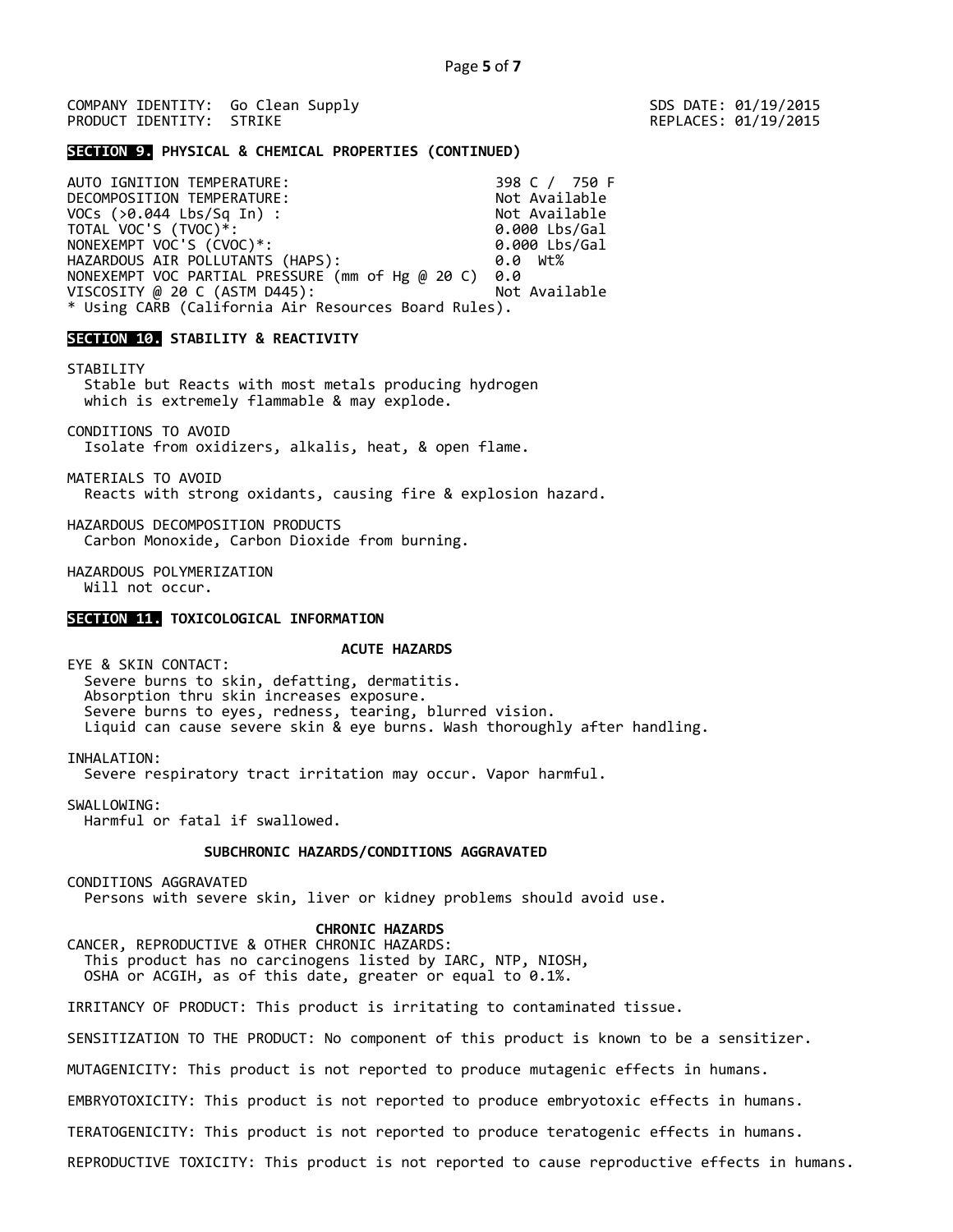**SECTION 11. TOXICOLOGICAL INFORMATION (CONTINUED)**

A <u>mutagen</u> is a chemical which causes permanent changes to genetic material (DNA) such that the changes will propagate through generational lines. An <u>embryotoxin</u> is a chemical which causes damage to a developing embryo (such as: within the eight weeks of pregnancy in humans), but the damage does not propagate across generational lines. A <u>teratogen</u> is a chemical which causes damage to a developing fetus, but the damage does not propagate across generational lines. A reproductive toxin is any substance which interferes in any way with the reproductive process.

# **MAMMALIAN TOXICITY INFORMATION**

No mammalian information is available on this product.

### **SECTION 12. ECOLOGICAL INFORMATION**

ALL WORK PRACTICES MUST BE AIMED AT ELIMINATING ENVIRONMENTAL CONTAMINATION.

EFFECT OF MATERIAL ON PLANTS AND ANIMALS:<br>This product may be harmful or fatal to plant and animal life if released<br>into the environment. Refer to Section 11 (Toxicological Information) for<br>further data on the effects of t

EFFECT OF MATERIAL ON AQUATIC LIFE: 48 hour LC50: 71.1 mg/L (ceriodaphnia dubia)

MOBILITY IN SOIL Mobility of this material has not been determined.

DEGRADABILITY

This product is completely biodegradable.

ACCUMULATION

Bioaccumulation of this product has not been determined.

# **SECTION 13. DISPOSAL CONSIDERATIONS**

Processing, use or contamination may change the waste disposal requirements. Do not dispose of on land, in surface waters, or in storm drains. Waste should be recycled or disposed of in accordance with regulations. Large amounts should be collected for reuse or consigned to licensed hazardous waste haulers for disposal. **ALL DISPOSAL MUST BE IN ACCORDANCE WITH ALL FEDERAL, STATE, PROVINCIAL, AND LOCAL REGULATIONS. IF IN DOUBT, CONTACT PROPER AGENCIES.**

# **SECTION 14. TRANSPORT INFORMATION**

| MARINE POLLUTANT: | No                                            |
|-------------------|-----------------------------------------------|
| DOT SHIP NAME:    | Not Regulated                                 |
| TDG SHIP NAME:    | UN1760, Corrosive liquid, n.o.s.              |
|                   | (contains: Urea Monohydrochloride), 8, PG-III |
| DRUM LABEL:       | (CORROSIVE)                                   |
| IATA / ICAO:      | UN1760, Corrosive liquid, n.o.s.              |
|                   | (contains: Urea Monohydrochloride), 8, PG-III |
| IMO / IMDG:       | UN1760, Corrosive liquid, n.o.s.              |
|                   | (contains: Urea Monohydrochloride), 8, PG-III |
|                   | EMERGENCY RESPONSE GUIDEBOOK NUMBER: 153      |



\* NOTE: This material is corrosive to Aluminum only. Non-Corrosive to Skin & Mild Steel SPECIAL PRECAUTIONS FOR USER: Transport within user's premises:

Always transport in closed containers that are upright and secure. Ensure that persons transporting the product know what to do in the event of an accident or spillage.

SDS DATE: 01/19/2015 REPLACES: 01/19/2015